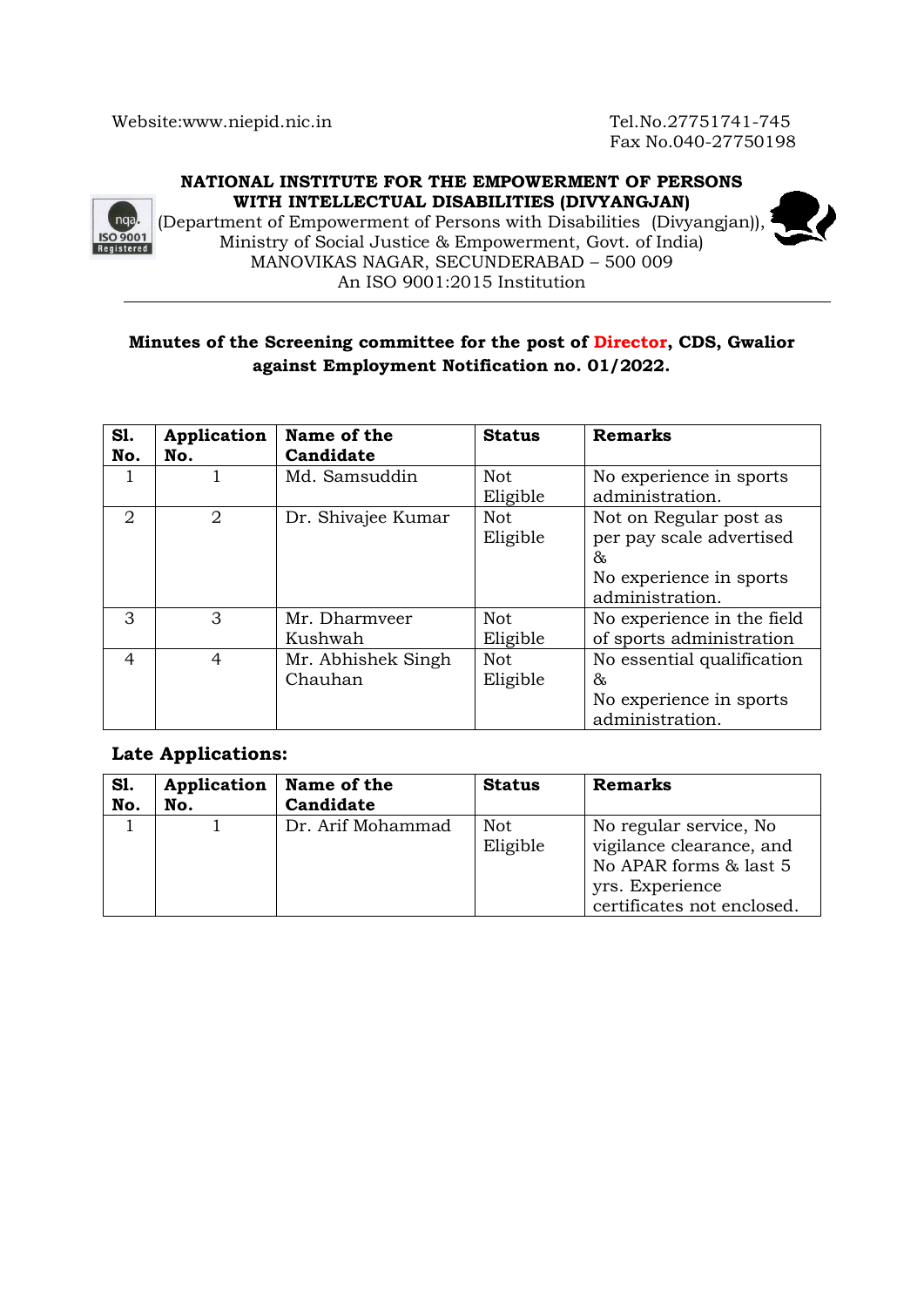Fax No.040-27750198

## **NATIONAL INSTITUTE FOR THE EMPOWERMENT OF PERSONS WITH INTELLECTUAL DISABILITIES (DIVYANGJAN)**



(Department of Empowerment of Persons with Disabilities (Divyangjan)), Ministry of Social Justice & Empowerment, Govt. of India) MANOVIKAS NAGAR, SECUNDERABAD – 500 009 An ISO 9001:2015 Institution



## **Minutes of the Screening committee for the post of Deputy Director(sports), CDS, Gwalior against Employment Notification no. 01/2022.**

| S1.<br>No. | Application<br>No.          | Name of the<br>Candidate | <b>Status</b> | <b>Remarks</b>            |
|------------|-----------------------------|--------------------------|---------------|---------------------------|
|            |                             | Dr. Shivajee Kumar       | <b>Not</b>    | No Regular service in Pay |
|            |                             |                          | Eligible      | Scale                     |
|            |                             |                          |               | &                         |
|            |                             |                          |               | No experience in sports   |
|            |                             |                          |               | administration            |
| 2          | $\mathcal{D}_{\mathcal{L}}$ | Md. Samsuddin            | <b>Not</b>    | No Regular service in Pay |
|            |                             |                          | Eligible      | Scale                     |
|            |                             |                          |               | &                         |
|            |                             |                          |               | No experience in sports   |
|            |                             |                          |               | administration            |
| 3          | 3                           | Ms. Pallavi Rai          | Eligible      | Subject to submission of  |
|            |                             |                          |               | APAR and Vigilance        |
|            |                             |                          |               | clearance certificates    |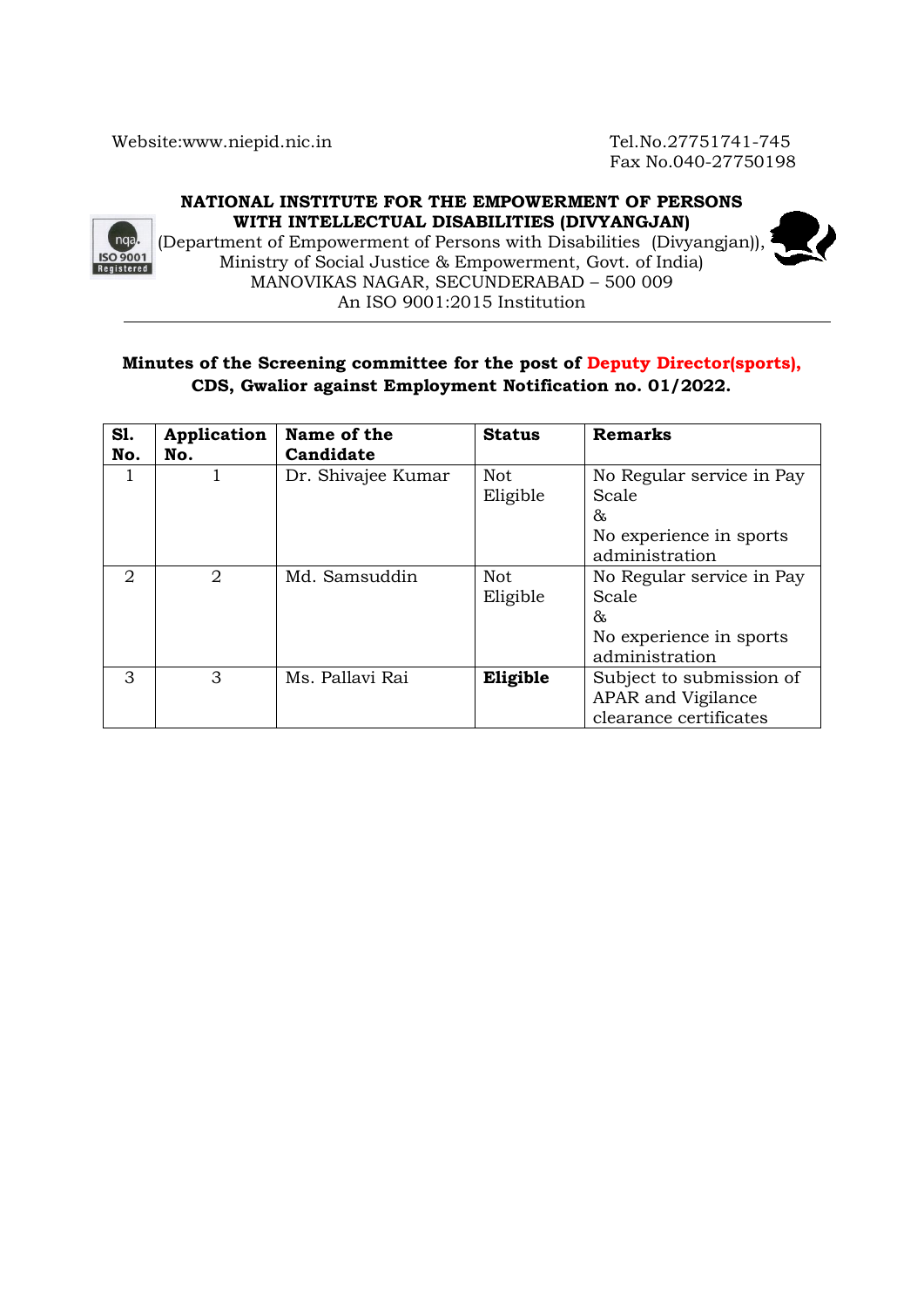Fax No.040-27750198

### **NATIONAL INSTITUTE FOR THE EMPOWERMENT OF PERSONS WITH INTELLECTUAL DISABILITIES (DIVYANGJAN)**



(Department of Empowerment of Persons with Disabilities (Divyangjan)), Ministry of Social Justice & Empowerment, Govt. of India) MANOVIKAS NAGAR, SECUNDERABAD – 500 009 An ISO 9001:2015 Institution

# **Minutes of the Screening committee for the post of Accountant, CDS, Gwalior against Employment Notification no. 01/2022.**

| S1.            | Applicati      | <b>Name of the Candidate</b> | <b>Status</b> | <b>Remarks</b>             |
|----------------|----------------|------------------------------|---------------|----------------------------|
| No.            | on             |                              |               |                            |
|                | No.            |                              |               |                            |
| 1              | $\mathbf{1}$   | Shri P. Jeyamary             | Eligible      | $\overline{\phantom{a}}$   |
| $\overline{2}$ | $\overline{2}$ | Shri. Konda Ramesh           | Eligible      |                            |
| 3              | $\overline{3}$ | Mr. Chandra Shekhar          | Eligible      |                            |
|                |                | Azad,                        |               |                            |
| $\overline{4}$ | $\overline{4}$ | Ms. Divya Dounderiya         | Not eligible  | Due to no experience       |
|                |                |                              |               | certificates               |
| 5              | 5              | Mr. Nagendra Mishra,         | Eligible      |                            |
| 6              | 6              | Mr. Shrawan Kumar            | Eligible      |                            |
|                |                | Yadav,                       |               |                            |
| $\overline{7}$ | $\overline{7}$ | Mr. Nikilesh Tiwari          | Eligible      | $\equiv$                   |
| 8              | 8              | Mr. Virender,                | Eligible      | $\equiv$                   |
| 9              | 9              | Ms. Amita Verma              | Eligible      |                            |
| 10             | 10             | Ms. Monika Pawar,            | Not eligible  | Due to non submission of   |
|                |                |                              |               | experience certificates    |
| 11             | 11             | Mr. Akshit Sahu,             | Eligible      | $\overline{a}$             |
| 12             | 12             | Mr. Mohd. Farhan,            | Eligible      | $\overline{\phantom{a}}$   |
| 13             | 13             | Mr. Manish Kumar             | Eligible      | $\overline{\phantom{a}}$   |
| 14             | 14             | Mr. Sourabh Singh            | Eligible      | $\equiv$                   |
|                |                | Rathore                      |               |                            |
| 15             | 15             | Mr. Ganesh,                  | Not eligible  | Due to no experience in    |
|                |                |                              |               | reputed organization       |
| 16             | 16             | Mr. Dalbir Singh             | Not eligible  | Due to non submission of   |
|                |                |                              |               | experience certificates    |
| 17             | 17             | Mr. Sandeep Kumar            | Not eligible  | Due to no experience       |
|                |                | Jain                         |               | certificate enclosed.      |
| 18             | 18             | Mr. Rahul Singh,             | Eligible      |                            |
| 19             | 19             | Ms. Rasna Mathe,             | Not eligible  | Due to non submission of   |
|                |                |                              |               | OBC Certificate            |
| 20             | 20             | Mr. Saurabh Jain,            | Eligible      |                            |
| 21             | 21             | Mr. K. Rajesh                | Eligible      |                            |
| 22             | 22             | Mr. Baljeet Singh            | Not eligible  | Due to lack of experience  |
|                |                |                              |               | certificate                |
| 23             | 23             | Ms. Mohini Mahor,            | Not eligible  | Due to age proof not       |
|                |                |                              |               | submitted & experience     |
|                |                |                              |               | certificate not submitted. |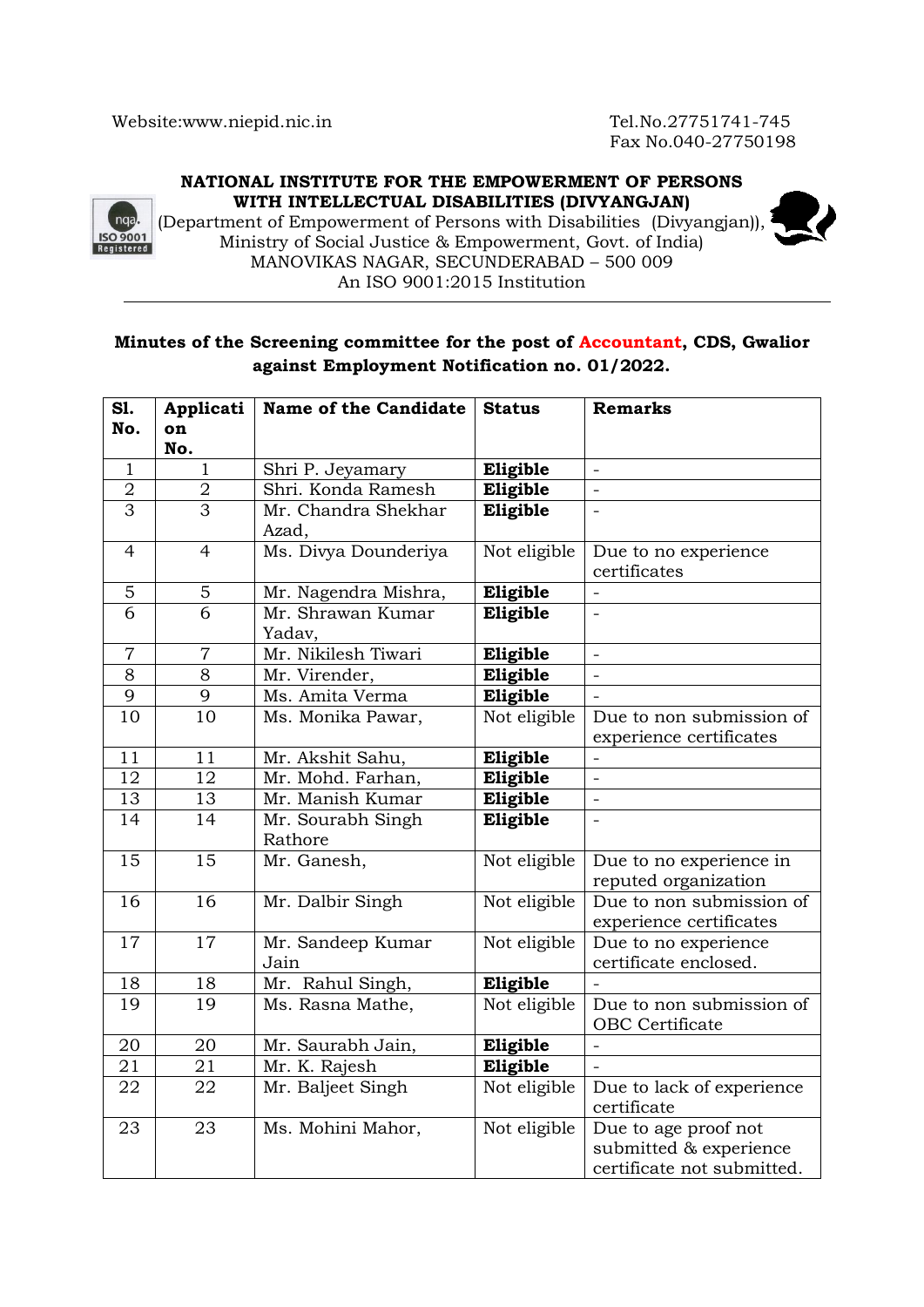| 24 | 24 | Mr. Mohan Bhangre                | Eligible               |                                                                       |
|----|----|----------------------------------|------------------------|-----------------------------------------------------------------------|
| 25 | 25 | Mr. Neeraj Jha                   | Not eligible           | Due to non submission of<br>age proof & qualification<br>certificates |
| 26 | 26 | Ms. Sona Solanki,                | Eligible               | Subject to production of<br>date of birth.                            |
| 27 | 27 | Mr. Bharat Golani                | Eligible               |                                                                       |
| 28 | 28 | Mr. Akhil Khandelwal,            | Eligible               | $\overline{\phantom{0}}$                                              |
| 29 | 29 | Ms. Shivani Thakur,              | Not eligible           |                                                                       |
| 30 | 30 | Mr. Mohit Sharma                 | Eligible               |                                                                       |
| 31 | 31 | Ms. Pradeep Rajput,              | Eligible               |                                                                       |
| 32 | 32 | Mr. Ashwini Nautyal,             | Eligible               | $\overline{a}$                                                        |
| 33 | 33 | Mr. Sravan Kumar<br>Jayanty,     | Eligible               |                                                                       |
| 34 | 34 | Mr. Rani Pratap Singh<br>Rathore | Not eligible           | Due to non submission of<br>experience certificates                   |
| 35 | 35 | Mr. Sravan Kumar<br>Jayanty      | Repeat of<br>Sl.no. 33 |                                                                       |
| 36 | 36 | Mr. Akhil Khandelwal             | Repeat of<br>Sl.no. 28 |                                                                       |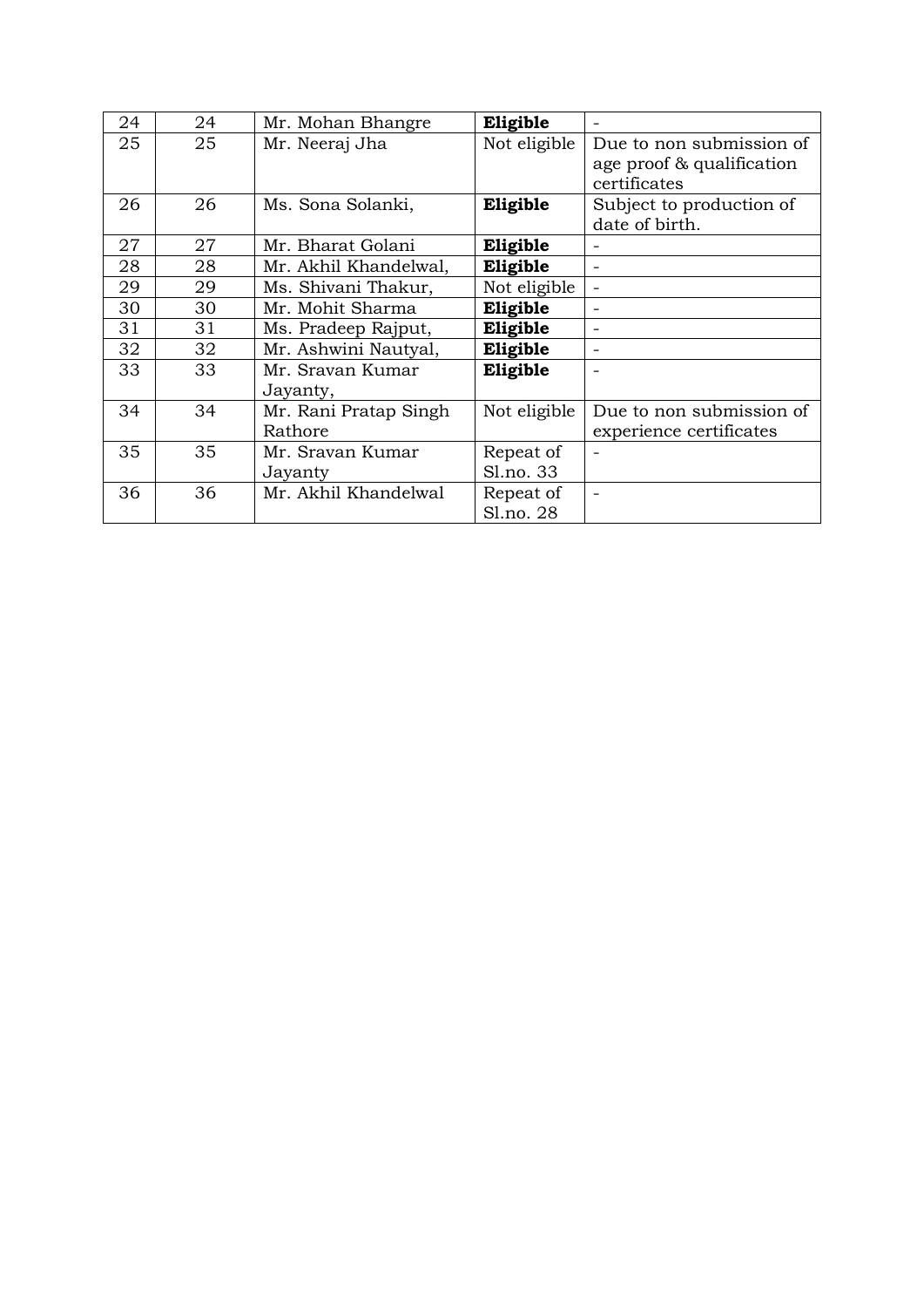Fax No.040-27750198

### **NATIONAL INSTITUTE FOR THE EMPOWERMENT OF PERSONS WITH INTELLECTUAL DISABILITIES (DIVYANGJAN)**



(Department of Empowerment of Persons with Disabilities (Divyangjan)), Ministry of Social Justice & Empowerment, Govt. of India) MANOVIKAS NAGAR, SECUNDERABAD – 500 009 An ISO 9001:2015 Institution

## **Minutes of the Screening committee for the post of Administrative Assistant, CDS, Gwalior against Employment Notification no. 01/2022.**

| S1.             | Applica         | <b>Name of the Candidate</b> | <b>Status</b> | <b>Remarks</b>           |
|-----------------|-----------------|------------------------------|---------------|--------------------------|
| No.             | tion            |                              |               |                          |
|                 | No.             |                              |               |                          |
| $\mathbf{1}$    | $\mathbf{1}$    | Dr. Vishwakash Jain          | Not Eligible  | Due to lack of relevant  |
|                 |                 |                              |               | experience.              |
| $\overline{2}$  | $\overline{2}$  | Mr. Mukesh Kumar,            | Not Eligible  | Due to no experience     |
|                 |                 |                              |               | provided                 |
| 3               | 3               | Ms. Antika Jain              | Not Eligible  | No relevant experience   |
| $\overline{4}$  | $\overline{4}$  | Mr. Bijaya Senapati,         | Not Eligible  | No relevant experience   |
| $\overline{5}$  | $\overline{5}$  | Mr. Sourabh Singh            | Not Eligible  | Lack of 2 yrs experience |
|                 |                 | Rathore                      |               |                          |
| 6               | 6               | Mr. Baljeet Singh,           | Not Eligible  | No relevant experience   |
| $\overline{7}$  | $\overline{7}$  | Mr. Bharat Golani,           | Not Eligible  | No relevant experience   |
| $\overline{8}$  | $\overline{8}$  | Mr. Virender,                | Not Eligible  | No relevant experience   |
| 9               | $\overline{9}$  | Mr. Ganesh                   | Not Eligible  | No relevant experience   |
| $\overline{10}$ | $10\,$          | Mr. Srinath Tirunagari       | Not Eligible  | No relevant experience   |
| 11              | 11              | Md. Samsuddin,               | Not Eligible  | No relevant experience   |
| 12              | 12              | Mr. Manish Jivani,           | Not Eligible  | No relevant experience   |
| 13              | 13              | Mr. Arpit Bohre              | Eligible      |                          |
| 14              | 14              | Mr. Devdutt Sharma,          | Eligible      |                          |
| $\overline{15}$ | $\overline{15}$ | Mr. Amit Ratnakar,           | Eligible      |                          |
| 16              | 16              | Mr. Dharmendra Singh         | Not Eligible  | No relevant experience   |
| 17              | 17              | Mr. Shriram Gupta            | Not Eligible  | No relevant experience   |
| 18              | 18              | Mr. Ishwar Paudal,           | Not Eligible  | No relevant experience   |
| 19              | 19              | Mr. Biju Kumar PR            | Not Eligible  | No relevant experience   |
| 20              | 20              | Mr. Prakash Kumar            | Not Eligible  | No relevant experience   |
|                 |                 | Singh                        |               |                          |
| 21              | 21              | Mr. Anurag Pandey            | Eligible      |                          |
| 22              | $\overline{22}$ | Mr. Jeejula Charukesh,       | Not Eligible  | No relevant experience   |
| 23              | 23              | Mr. Jitendra Kumar           | Not Eligible  | No relevant experience   |
| 24              | 24              | Mr. Shivashish               | Not Eligible  | Application not in the   |
|                 |                 | Chaturvedi                   |               | prescribed format        |
| 25              | 25              | Mr. Nikilesh Tiwari          | Not Eligible  | No relevant experience   |
| $\overline{26}$ | $\overline{26}$ | Mr. Aniket Ashok             | Not Eligible  | No relevant experience   |
|                 |                 | Maurya,                      |               |                          |
| 27              | 27              | Mr. Baste Mital Balu,        | Not Eligible  | No relevant experience   |
| $\overline{28}$ | 28              | Ms. Supriya L,               | Not Eligible  | No relevant experience   |

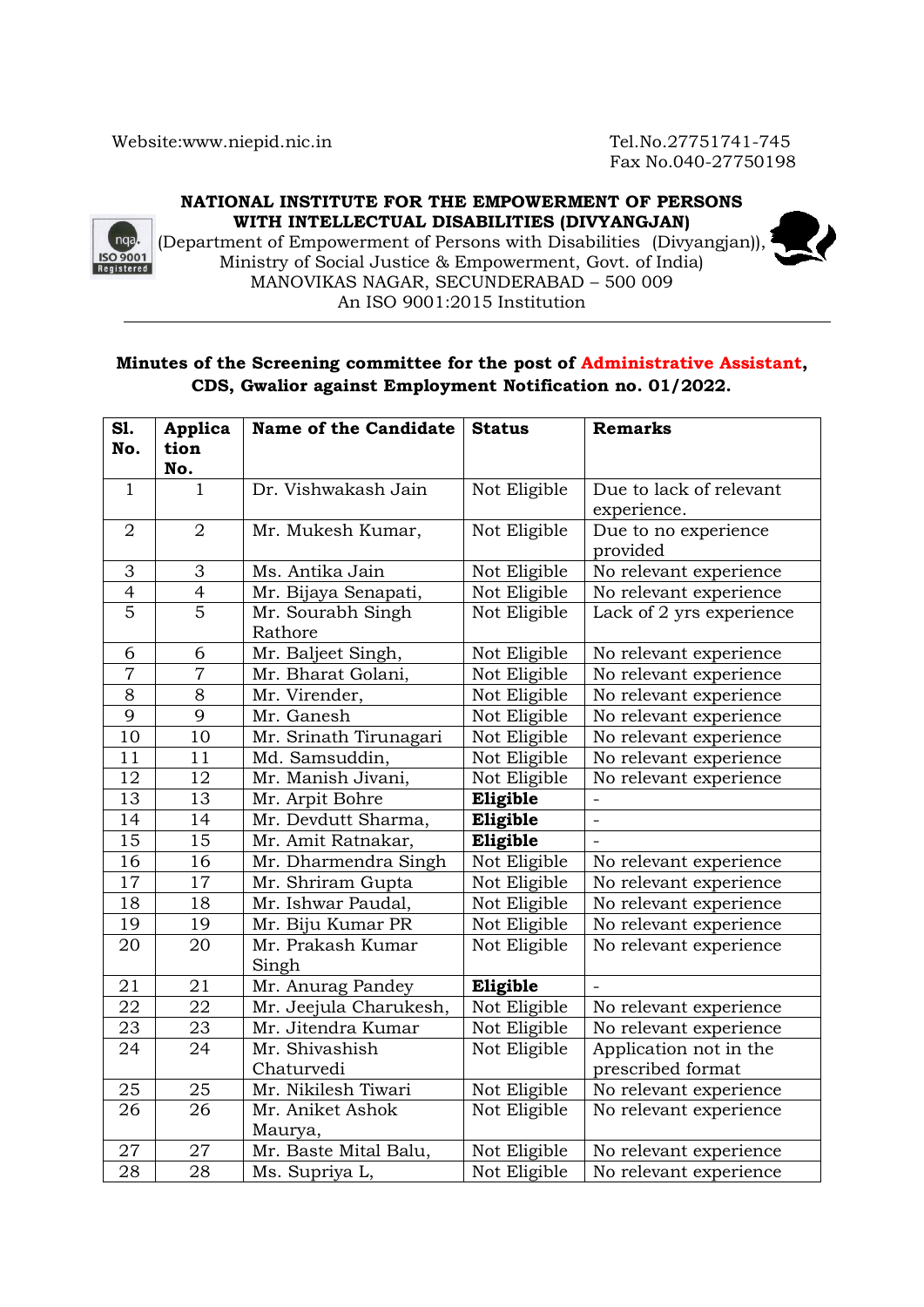| 29              | 29              | Ms. Deepti Panthri    | Not Eligible | No relevant experience      |
|-----------------|-----------------|-----------------------|--------------|-----------------------------|
| 30              | 30              | Mr. Ankit Jaiswal     | Not Eligible | Due to lack of relevant     |
|                 |                 |                       |              | experience & also not       |
|                 |                 |                       |              | valid certificated          |
|                 |                 |                       |              | experience                  |
| 31              | 31              | Mr. Roshan Verma      | Not Eligible | No relevant experience      |
| 32              | 32              | Mr. Souradip Das      | Not Eligible | No relevant experience      |
| 33              | 33              | Mr. Sunny Kacher,     | Not Eligible | No relevant experience      |
| $\overline{34}$ | $\overline{34}$ | Mr. K. Rajesh Kumar,  | Not Eligible | No relevant experience      |
| 35              | 35              | Mr. Gautam Mandal     | Not Eligible | No relevant experience      |
| $\overline{36}$ | 36              | Mr. Arvind Kumar      | Not Eligible | No relevant experience      |
| $\overline{37}$ | $\overline{3}7$ | Mr. Arifullah Shaik,  | Not Eligible | No relevant experience      |
| 38              | 38              | Mr. Dushyant Kumar    | Not Eligible | No relevant experience      |
|                 |                 | Parmar,               |              |                             |
| 39              | 39              | Mr. Subhankar Raha,   | Not Eligible | No relevant experience      |
| 40              | 40              | Mr. Pandi vijay Kumar | Not Eligible | No relevant experience      |
| 41              | 41              | Mrs. Anjuman Khan     | Not Eligible | No relevant experience      |
| 42              | 42              | Mr. U. Ramesh Kumar   | Eligible     |                             |
| 43              | 43              | Mr. P. Kabalishwaran  | Not Eligible | No relevant experience      |
| 44              | 44              | Mrs. V. Hemalatha     | Not Eligible | No relevant experience      |
| 45              | 45              | Mr. Nitish Sahu,      | Not Eligible | No relevant experience      |
| 46              | 46              | Mr. Vinny Mehta       | Not Eligible | No relevant experience      |
| 47              | 47              | Mr. Rohit Kumar       | Not Eligible | No relevant experience &    |
|                 |                 |                       |              | experience certificates not |
|                 |                 |                       |              | enclosed.                   |
| 48              | 48              | Ms. Pampa Bhandari,   | Not Eligible | No relevant experience      |
| 49              | 49              | Ms. Akanksha Singh    | Eligible     |                             |
| 50              | 50              | Mr. Gaikwad Somnath   | Eligible     |                             |
|                 |                 | Baban,                |              |                             |
| 51              | 51              | Mr. Deepak Sethia     | Not Eligible | No relevant experience      |
| 52              | 52              | Mr. M. Nagendra Prabu | Eligible     |                             |
| $\overline{53}$ | 53              | Mr. Dharmendra Singh  | Not Eligible | No relevant experience      |
|                 |                 | Dhakad,               |              |                             |
| 54              | 54              | Mr. Anupam Verma,     | Eligible     |                             |
| $\overline{55}$ | $\overline{55}$ | Mr. Sunil singh,      | Not Eligible | No relevant experience      |